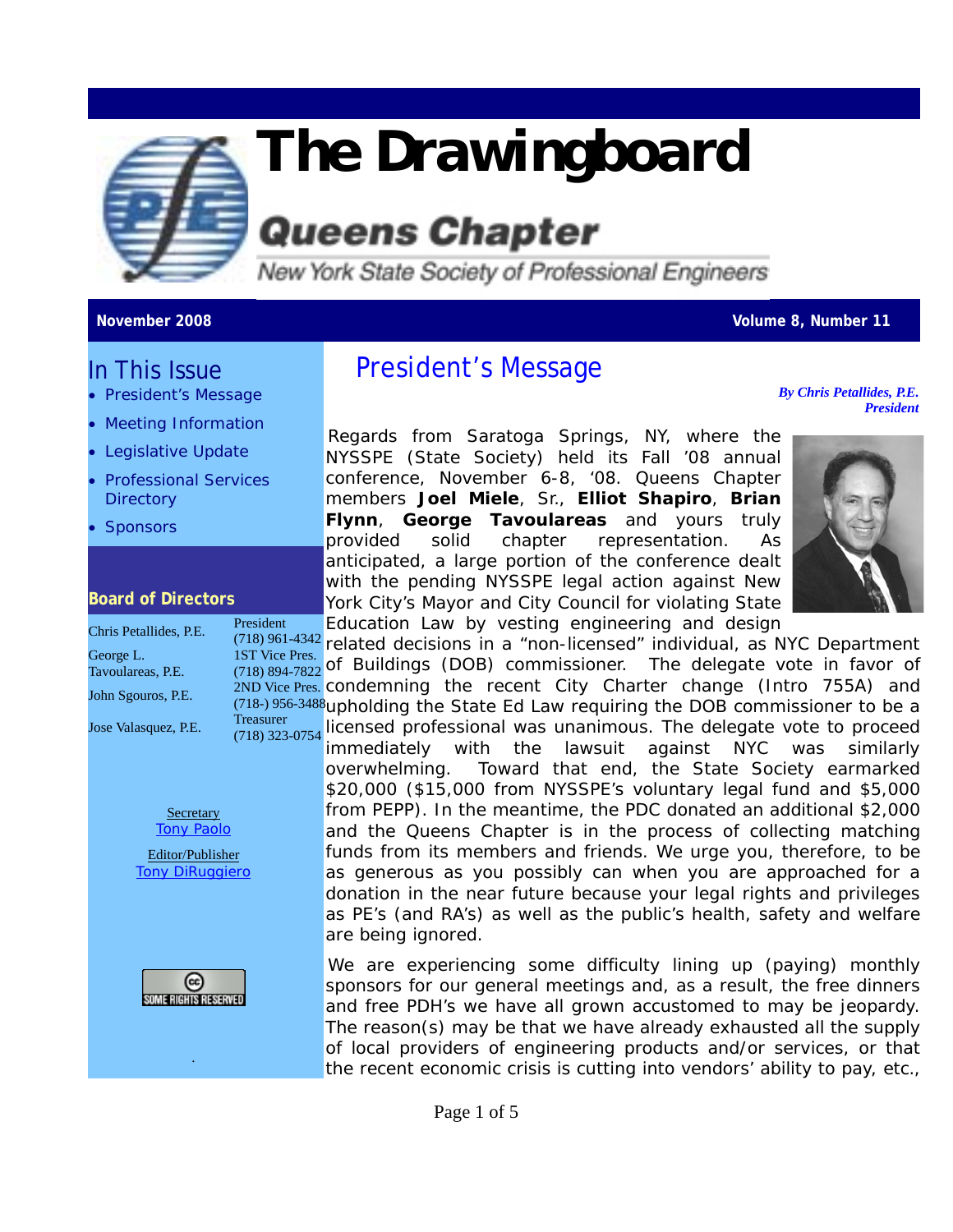| <b>Immediate Past Presidents</b><br><b>Brian Flynn</b><br>P.E.<br>Chris Petallides.<br>P.E.<br>John Zurita,<br>P.E.<br>Sal Galletta,<br>P.E.<br>Joel Miele, Jr., | 2006/2008<br>$(718)$ 707-0416<br>2004/2005<br>1998/2000<br>$(718)$ 961-4342<br>2002/2003<br>$(718) 756 - 0320$<br>2000/2002<br>$(212)$ 788-8199<br>1996/1998 | therefore, to come up with innovative ideas for the future.<br>Also, the "Professional Services Directory" featuring the business<br>cards of our members at the end of these newsletters has become<br>outdated over the years (and I am the biggest offender). Please<br>remember to bring your most up to date business card(s) at our<br>next meeting.<br>We look forward to seeing all of you at our next General Meeting,<br>Thurs., November 20th '08, 6:30PM at Fort Totten. |
|------------------------------------------------------------------------------------------------------------------------------------------------------------------|--------------------------------------------------------------------------------------------------------------------------------------------------------------|--------------------------------------------------------------------------------------------------------------------------------------------------------------------------------------------------------------------------------------------------------------------------------------------------------------------------------------------------------------------------------------------------------------------------------------------------------------------------------------|
| P.E.<br>Chris Sideris,<br>P.E.<br>Robert Lo Pinto,                                                                                                               | $(718) 894 - 2222$<br>1994/1996<br>$(718)$ 224-9091<br>1990/1992                                                                                             | <b>Upcoming Meeting Information</b><br><b>Our Next Chapter Meeting</b>                                                                                                                                                                                                                                                                                                                                                                                                               |
| P.E.                                                                                                                                                             | $(718) 746 - 7122$                                                                                                                                           | Thursday November $20^{th}$ , 2008 - 6:30 PM<br>Date:                                                                                                                                                                                                                                                                                                                                                                                                                                |
|                                                                                                                                                                  |                                                                                                                                                              | To be determined<br>Sponsor:                                                                                                                                                                                                                                                                                                                                                                                                                                                         |
| <b>Directors 2008-2010</b><br>Tom Campagna, PE<br>Gregory Georges, PE<br>Mike Karantinidis,<br>P.E,                                                              | $(718)$ 423-7924<br>$(718)$ 274-4800<br>$(718)$ 482-0800                                                                                                     | Location:<br>422 Weaver Ave., Fort Totten, New York                                                                                                                                                                                                                                                                                                                                                                                                                                  |
| John Kepertis, P.E.<br>Saeed Ainechi, P.E.<br>Issam Aburafeh, P.E.                                                                                               | $(718)$ 343-6989<br>$(718)$ 544-7878<br>$(718)$ 276-9200                                                                                                     | Legislative Update                                                                                                                                                                                                                                                                                                                                                                                                                                                                   |
|                                                                                                                                                                  |                                                                                                                                                              | <u>Roll Call</u>                                                                                                                                                                                                                                                                                                                                                                                                                                                                     |
| <b>Directors 2008-2009</b>                                                                                                                                       |                                                                                                                                                              |                                                                                                                                                                                                                                                                                                                                                                                                                                                                                      |
| James Manoussoff,<br>P.E.<br>Bernard Haber, P.E.<br>Eliot Shapiro, P.E.<br>Xenophon Caviris,                                                                     | $(718)$ 224 2146<br>$(516) 791 - 2300$                                                                                                                       | City Council members voted as follows on Intro. 755A:<br>Excused: (2)<br>Garodnick and White Jr.                                                                                                                                                                                                                                                                                                                                                                                     |
| P.E.<br>Peter Boudouvas,<br>P.E.<br>Robert Weiner, P.E.<br><b>Nominating Committee</b>                                                                           | $(516)$ 752-1687                                                                                                                                             | (212) 594-4340 Affirmative: (36)<br>Speaker Quinn, Arroyo, Baez, Comrie Jr., Dickens, Dillan,<br>Eugene, Felder, Gentile, Gerson, Gioia, Gonzalez, Ignizio,<br>Jackson. James, Katz, Mark-Viverito, Martinez, McMahon,<br>Monserrate, Nelson, Oddio, Palma, Recchia Jr., Rivera,<br>Sandlers Jr., Seabrook, Sears, Stewart, Vacca, Vallone Jr.,<br>Vann, Wepprin, Yassky and Como                                                                                                    |
| Brian Flynn, P.E.<br>Mike<br>Karantinidis, P.E.<br>John Zurita, P.E.                                                                                             |                                                                                                                                                              | Negative: (12)<br>Addabbo Jr., Avelia, Barron, deBlasio, Foster, Gennaro,<br>Koppeli, Lappin, Liu, Mealy, and Reyna                                                                                                                                                                                                                                                                                                                                                                  |

etc. Let's put our heads together at our next general meeting,

Professional Services Directory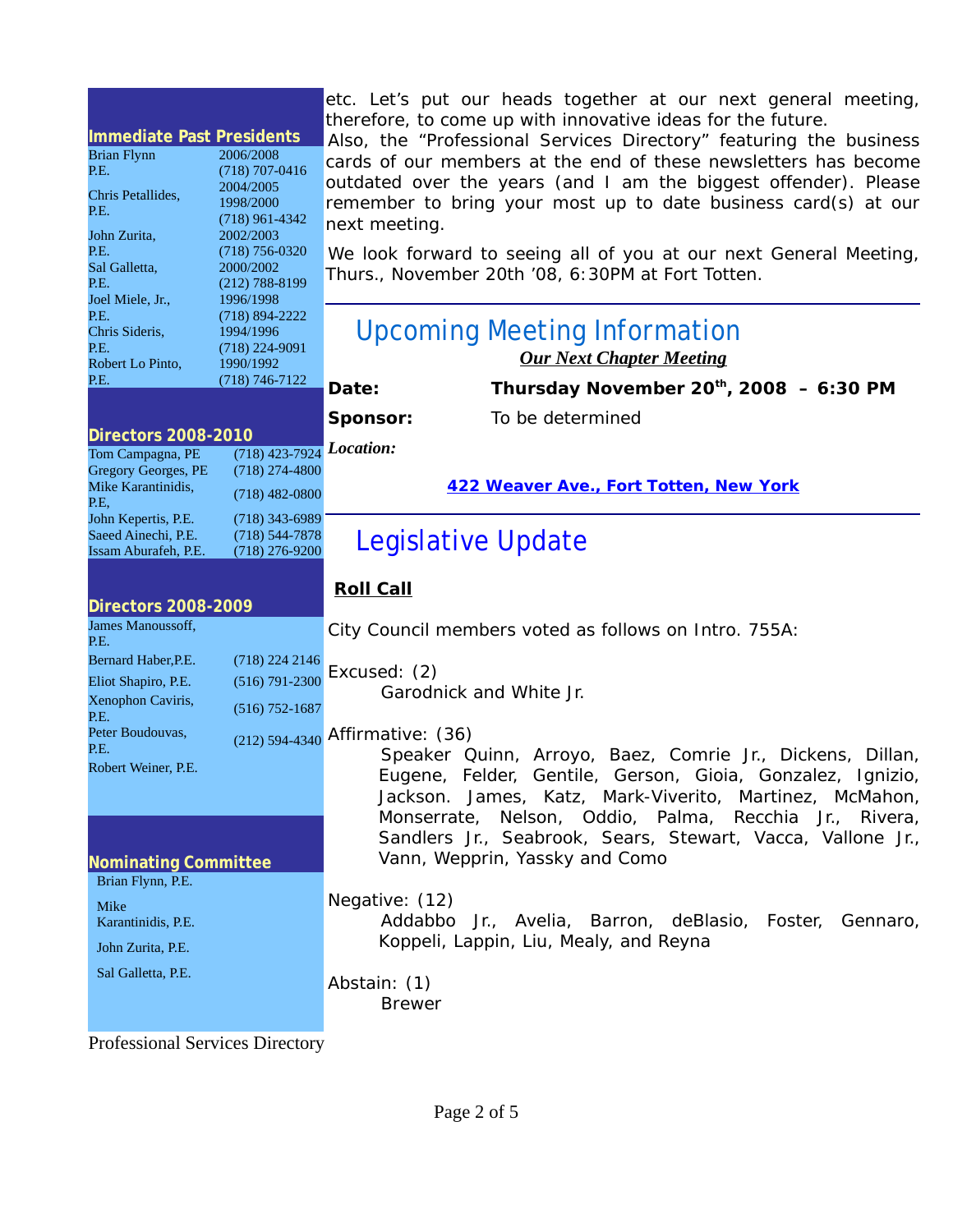The Queens Chapter of the NYSSPE recommends the advertisers listed below for their respective products or services. However,the Queens Chapter does not take responsibility for these advertisers products or services.

| <b>Miles Fisher, P.E.</b><br><b>Fire and Building Code Services, Inc.</b><br>10 East Merrick Road, Suite 308<br>Valley Stream, New York 11580<br>Tel: 516-256-7780, Ext. 201<br>Fax: 516-256-7783<br>Cell: 516-779-7295<br>E-mail: miles@firecodeservices.com                     | <b>SHAPIRO ENGINEERING, P.C.</b><br>ENVIRONMENTAL ENGINEERING . ENVIRONMENTAL LABORATORY<br>ELLIOT J. SHAPIRO, P.E.<br>Chairman, Board of Directors<br>ROBERT A. LO PINTO, P.E.<br>President<br>181 SOUTH FRANKLIN AVE., SUITE 305<br>VALLEY STREAM, NEW YORK 11581-1101<br>516 791-2300<br>(FAX) 516 791-0782<br>Email: shapiroengineers@worldnet.att.net |
|-----------------------------------------------------------------------------------------------------------------------------------------------------------------------------------------------------------------------------------------------------------------------------------|------------------------------------------------------------------------------------------------------------------------------------------------------------------------------------------------------------------------------------------------------------------------------------------------------------------------------------------------------------|
| $(718)$ 274-4800<br>FAX (718) 274-4849<br><b>VALUE ENGINEERING</b><br>Consulting, P.C.<br><b>Engineers and Designers</b><br>30-05 30th AVENUE<br><b>GREGORY G GEORGES, P.E.</b><br><b>PRESIDENT</b><br>LONG ISLAND CITY, NY 11102                                                 | ISSAM M. ABOURAFEH, P.E.<br>PROFESSIONAL ENGINEER<br>ENGINEERS<br>PLANNERS<br><b>ARCHITECTS</b><br><b>CROSS ISLAND PLAZA</b><br>133-33 BROOKVILLE BLVD., SUITE 208<br>ROSEDALE, NY 11422<br>EMAILI ISSAM@IMA-ARCHITECTS.COM TEL (718) 276-9200<br>FAX (718) 276-0722                                                                                       |
| <u>Instant Microfilm Associates Inc</u><br>*Microfilming*Copies of Plans*<br>*PC Filing*DOB Forms*Typing<br>*Notary*Facsimiles*St Obstruction Bonds*<br>*Engineering & Architectural Services*<br>123-23 82 Avenue Kew Gardens NY 11415<br>Tel: 718 268 8600<br>Fax: 718 793-5247 | <b>SIDERIS ENGINEERS P.C.</b><br><b>Consulting Engineers</b><br>217-22 Northern Boulevard<br>Bayside, New York 11361<br>Tel 718-224-9091 Fax 718-224-9143<br>Chris M. Sideris, P.E. Filolaos T. Kefalas, P.E.<br>T.C. Sideris, P.E. (1923-2005)                                                                                                            |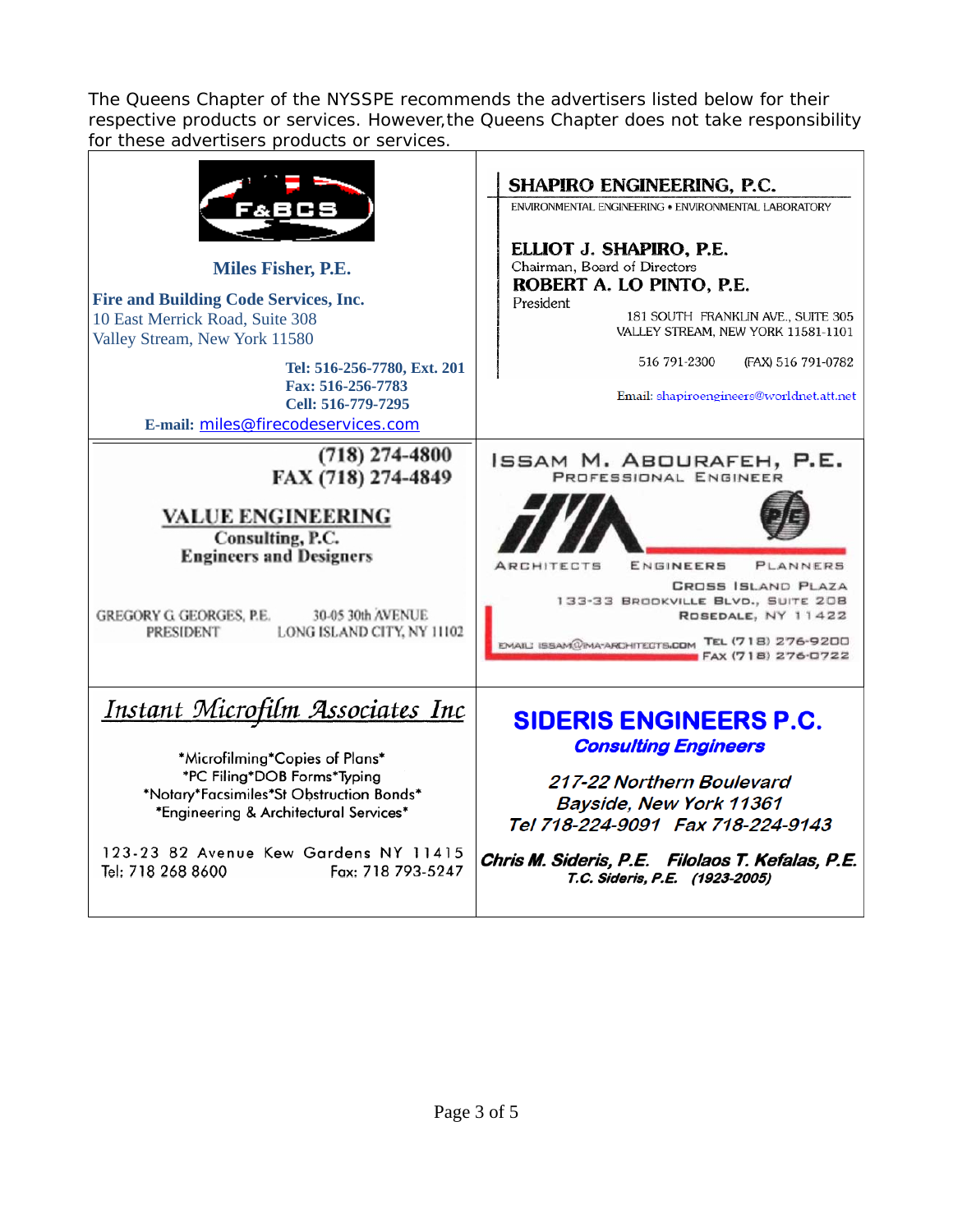The Queens Chapter of the NYSSPE recommends the advertisers listed below for their respective products or services. However,the Queens Chapter does not take responsibility for these advertisers products or services.

| Tel: 718-544-5105<br>Fax: 718-544-0031                                                                                                                                                                                                                                                                         | A&A Consulting Engineers, P.C.                                                                                                                                                                                                                                                                                                                                                                                                                                                                                                                                                                  |
|----------------------------------------------------------------------------------------------------------------------------------------------------------------------------------------------------------------------------------------------------------------------------------------------------------------|-------------------------------------------------------------------------------------------------------------------------------------------------------------------------------------------------------------------------------------------------------------------------------------------------------------------------------------------------------------------------------------------------------------------------------------------------------------------------------------------------------------------------------------------------------------------------------------------------|
| <b>JOSEPH HOROWITZ</b><br><b>Professional Engineer</b><br>ENVIRONMENTAL CONSULTING<br>ENVIRONMENTAL PROJECT MANAGEMENT                                                                                                                                                                                         | SAM S. AINECHI, M.S., P.E.<br><b>Licensed Professional Engineer</b>                                                                                                                                                                                                                                                                                                                                                                                                                                                                                                                             |
| 76-06 137 <sup>TH</sup> Street<br>Flushing, NY 11367                                                                                                                                                                                                                                                           | 125-10 Oueens Blvd.<br>Suite 318, Silver Towers<br>Tel. 718-544-7878<br>Kew Gardens, NY 11415<br>Fax: 718-544-7884                                                                                                                                                                                                                                                                                                                                                                                                                                                                              |
| CHRIS PETALLIDES, R.E., N.S.R.E.<br><b>CONSULTING ENGINEER</b>                                                                                                                                                                                                                                                 | Tel: (718) 323-0754<br>130-08 122nd Street, 2nd Fl.<br>Pager: (917) 429-7480<br>South Ozone Park, NY 11420<br>E-Mail: JAVBINTGRO@AOL.COM<br>Jose A Velasquez, P.E.<br>Master of Civil Engineering<br>Master of Economics                                                                                                                                                                                                                                                                                                                                                                        |
| Tel: 718 961 4342<br>149-14 45TH AVENUE<br>Fax: 718 321 3929<br>Email: PetallidesPE@aol.com<br>FLUSHING, N.Y. 11355                                                                                                                                                                                            | New York State Licensed Professional Engineer<br>Consultant<br><b>● Permits And Alterations</b><br>·Building Inspections<br>●Structural Design<br>Certificates of Occupancy<br>·Legalizations<br><b>•Engineering Reports</b><br>●Removal of Violation                                                                                                                                                                                                                                                                                                                                           |
| N.Y.S. P.E. License # 069956<br>Cell (347) 528-6038<br>Brian E. Flynn<br><b>Professional Engineer</b><br><b>Home &amp; Building Inspections</b><br>Phone (718) 894-7822<br>Fax: (718) 894-7833<br>78-66 79th Place<br>BEFlynnPE@aol.com<br>Glendale, NY 11385                                                  | <b>HERMES/Hephaistos</b><br>Manufacturer of c-joists,<br>metal studs & accessories<br>A Division of Hephaistos Building Supplies<br>Warehouse: 24-02 37th Avenue<br>Tel: (718) 482-0800<br>Astoria, NY 11101<br>Fax: (718) 482-0581<br>Michael Karantinidis P.E.<br>Office: 34-01 Broadway<br>Astoria, NY 11106<br>President                                                                                                                                                                                                                                                                    |
| INTERNATIONAL GEOTECHNICAL/STRUCTURAL<br>LABORATORIES INC.<br>www.internationalgeo.com<br>GEOTECHNICAL & ENVIRONMENTAL TESTING<br>MICHAEL KARANTINIDIS, P.E.<br>STRUCTURAL ENGINEER<br>OFFICE: 31-87 34TH STREET, ASTORIA, NY 11106<br>FAX: (718) 956-0274<br>TEL: (718) 726-1527<br>info@internationalgeo.com | SIDDIQUE ENGINEERING, P.C.<br><b>Professional Engineering Services</b><br><b>MAHATAB ALAM SIDDIQUE, P.E., N.S.P.E</b><br>• Engineering Reports<br>• Legalizations<br><b>. MEP Consulting Services</b><br>• Removal of Violations<br><b>• Engineering Cost Estimate</b><br>• Permits & Alternations<br>• Steam Piping Stress Analysis<br>• Certificate of Occupancy<br>• Shop Drawings/Piping & Sheet Metal<br>Tel: (718) 737-4501, Fax: (718) 657-2447 140-23 Queens Boulevard<br>MSIDD43390@AOL.COM<br>Jamaica, New York 11435<br><b>National Society of</b><br><b>Professional Engineers'</b> |